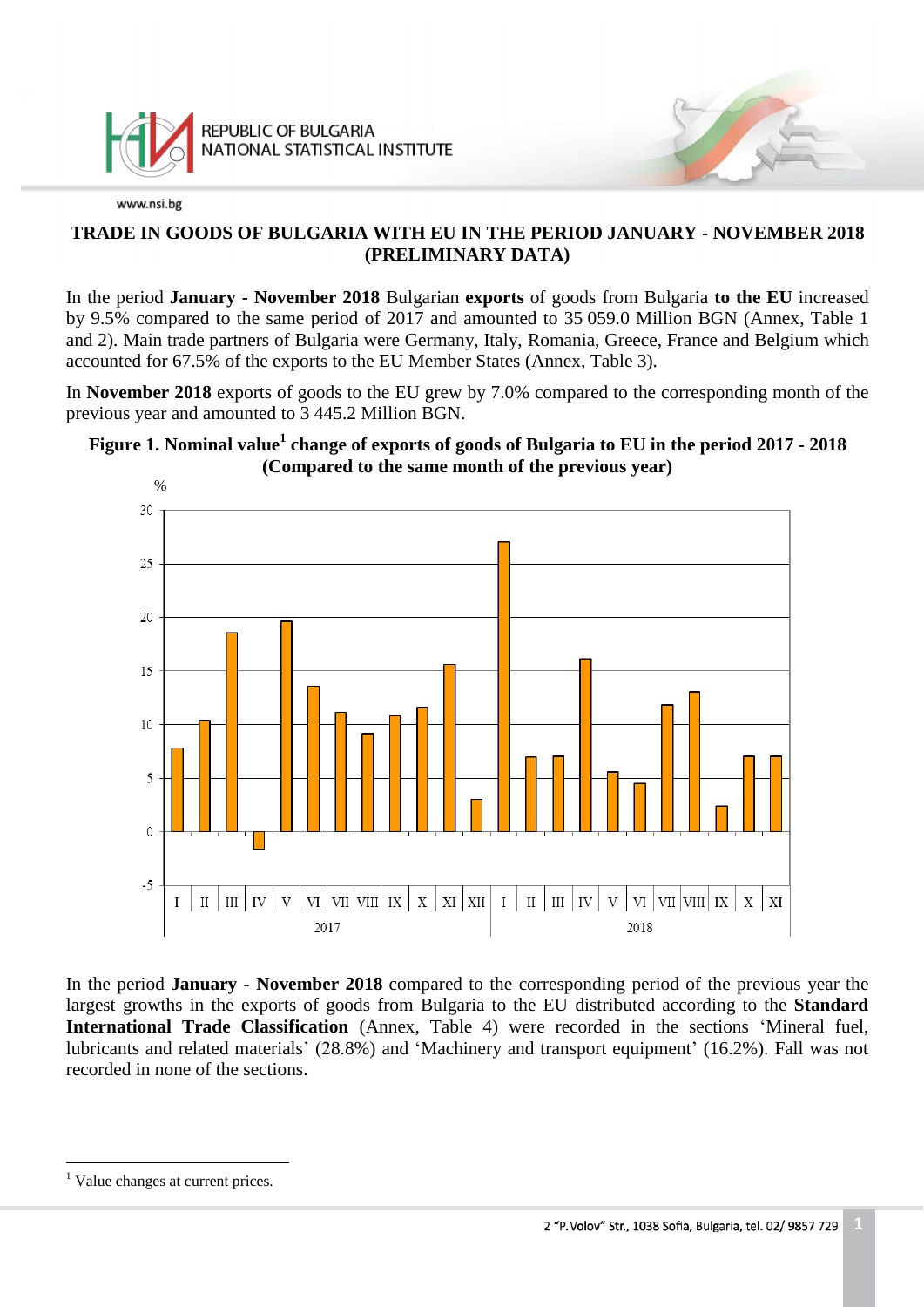

**Imports** of goods to Bulgaria **from the EU** in the period **January - November 2018** increased by 6.8% compared to the same period of 2017 and added up to 36 874.1 Million BGN at CIF prices (Annex, Tables 1 and 2). The largest amounts were reported for the goods imported from Germany, Italy, Romania, Spain and Greece (Annex, Table 3).

In **November 2018** the imports of goods to Bulgaria from the EU Member States decreased by 0.1% compared to the corresponding month of the previous year and amounted to 3 606.6 Million BGN.

# **Figure 2. Nominal value<sup>1</sup> change of imports of goods of Bulgaria from EU in the period 2017 - 2018 (Compared to the same month of the previous year)**



In the period **January - November 2018** compared to the corresponding period of 2017 the largest growth in the imports of goods from the EU distributed according to the **Standard International Trade Classification** was reported in the section 'Beverages and tobacco' (15.8%) while the most notable fall was observed in section 'Animals and vegetable oils, fats and waxes' (3.9%).

The **foreign trade balance** of Bulgaria (export FOB - import CIF) **with** the **EU** in the period January - November 2018 was negative and added up to 1 815.1 Million BGN (Annex, Table 1). At FOB/FOB prices (after elimination of transport and insurance costs on imports) the trade balance was positive and amounted to 505.8 Million BGN.

L,

 $<sup>1</sup>$  Value changes at current prices.</sup>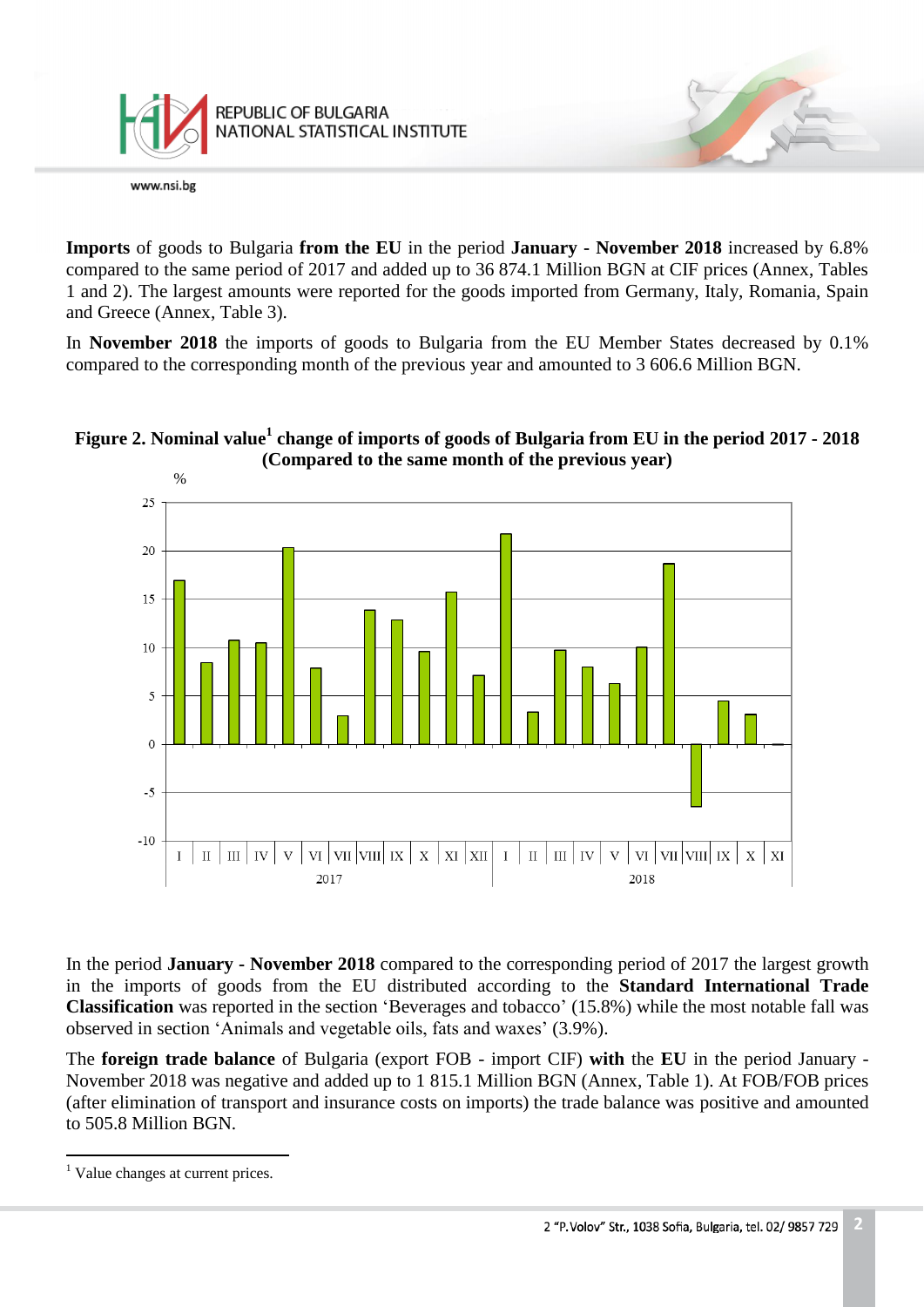



#### **Annex**

#### **Table 1**

#### **Exports, imports and trade balance of Bulgaria in the period January - November 2017 and 2018 1 by months**

|                       |                      |         |         |         |                      |         |                                    |         |               |                         |           |           |                                      |          | (Million BGN) |
|-----------------------|----------------------|---------|---------|---------|----------------------|---------|------------------------------------|---------|---------------|-------------------------|-----------|-----------|--------------------------------------|----------|---------------|
| <b>Months/Periods</b> | <b>Exports - FOB</b> |         |         |         | <b>Imports - CIF</b> |         | <b>Imports - <math>FOB2</math></b> |         |               | Trade balance - FOB/CIF |           |           | Trade balance - FOB/FOB <sup>2</sup> |          |               |
|                       | Total                | EU      | Non-EU  | Total   | EU                   | Non-EU  | Total                              | EU      | <b>Non-EU</b> | Total                   | EU        | Non-EU    | Total                                | EU       | Non-EU        |
| I.2017                | 3884.4               | 2438.2  | 1446.2  | 4233.0  | 2651.9               | 1581.1  | 3922.8                             | 2472.7  | 1450.1        | $-348.6$                | $-213.7$  | $-134.9$  | $-38.4$                              | $-34.5$  | $-3.9$        |
| II.2017               | 4179.                | 2524.3  | 1654.8  | 4430.9  | 2820.4               | 1610.5  | 4112.3                             | 2641.9  | 1470.4        | $-251.8$                | $-296.1$  | 44.3      | 66.8                                 | $-117.6$ | 184.4         |
| III.2017              | 4728.8               | 2973.3  | 1755.5  | 5309.2  | 3328.8               | 1980.4  | 4960.0                             | 3131.1  | 1828.9        | $-580.4$                | $-355.5$  | $-224.9$  | $-231.2$                             | $-157.8$ | $-73.4$       |
| I - III.2017          | 12792.3              | 7935.8  | 4856.5  | 13973.1 | 8801.1               | 5172.0  | 12995.1                            | 8245.7  | 4749.4        | -1180.8                 | $-865.3$  | $-315.5$  | $-202.8$                             | -309.9   | 107.1         |
| IV.2017               | 4029.9               | 2496.3  | 1533.6  | 4675.3  | 2977.4               | 1697.9  | 4358.0                             | 2784.0  | 1574.0        | -645.4                  | $-481.1$  | $-164.3$  | $-328.1$                             | $-287.7$ | $-40.4$       |
| V.2017                | 4587.8               | 2867.9  | 1719.9  | 4956.9  | 3162.9               | 1794.0  | 4621.6                             | 2969.1  | 1652.5        | $-369.1$                | $-295.0$  | $-74.1$   | $-33.8$                              | $-101.2$ | 67.4          |
| VI.2017               | 4785.6               | 3061.9  | 1723.7  | 4915.3  | 3131.1               | 1784.2  | 4584.8                             | 2942.0  | 1642.8        | $-129.7$                | $-69.2$   | $-60.5$   | 200.8                                | 119.9    | 80.9          |
| <b>IV - VI.2017</b>   | 13403.3              | 8426.1  | 4977.2  | 14547.5 | 9271.4               | 5276.1  | 13564.4                            | 8695.1  | 4869.3        | -1144.2                 | $-845.3$  | $-298.9$  | $-161.1$                             | $-269.0$ | 107.9         |
| <b>I</b> - VI.2017    | 26195.6              | 16361.9 | 9833.7  | 28520.6 | 18072.5              | 10448.1 | 26559.5                            | 16940.8 | 9618.7        | $-2325.0$               | -1710.6   | $-614.4$  | $-363.9$                             | $-578.9$ | 215.0         |
| VII.2017              | 4831.1               | 3135.4  | 1695.   | 4732.6  | 3010.1               | 1722.5  | 4419.4                             | 2828.8  | 1590.6        | 98.5                    | 125.3     | $-26.8$   | 411.7                                | 306.6    | 105.1         |
| VIII.2017             | 4586.3               | 2925.5  | 1660.8  | 4978.2  | 3174.3               | 1803.9  | 4598.8                             | 2938.7  | 1660.1        | $-391.9$                | $-248.8$  | $-143.1$  | $-12.5$                              | $-13.2$  | 0.7           |
| IX.2017               | 4768.4               | 3151.1  | 1617.3  | 4716.9  | 3095.2               | 1621.7  | 4387.1                             | 2910.4  | 1476.7        | 51.5                    | 55.9      | $-4.4$    | 381.3                                | 240.7    | 140.6         |
| VII - IX.2017         | 14185.8              | 9212.0  | 4973.8  | 14427.7 | 9279.6               | 5148.1  | 13405.3                            | 8677.9  | 4727.4        | $-241.9$                | $-67.6$   | $-174.3$  | 780.5                                | 534.1    | 246.4         |
| I - IX.2017           | 40381.4              | 25573.9 | 14807.5 | 42948.3 | 27352.1              | 15596.2 | 39964.8                            | 25618.7 | 14346.1       | -2566.9                 | $-1778.2$ | $-788.7$  | 416.6                                | $-44.8$  | 461.4         |
| X.2017                | 5005.2               | 3238.9  | 1766.3  | 5457.6  | 3563.8               | 1893.8  | 5064.6                             | 3330.3  | 1734.3        | $-452.4$                | $-324.9$  | $-127.5$  | $-59.4$                              | $-91.4$  | 32.0          |
| XI.2017               | 4953.                | 3218.6  | 1734.5  | 5489.6  | 3608.5               | 1881.1  | 5114.1                             | 3376.4  | 1737.7        | $-536.5$                | $-389.9$  | $-146.6$  | $-161.0$                             | $-157.8$ | $-3.2$        |
| I - XI.2017           | 50339.7              | 32031.4 | 18308.3 | 53895.5 | 34524.4              | 19371.1 | 50143.5                            | 32325.4 | 17818.1       | $-3555.8$               | $-2493.0$ | $-1062.8$ | 196.2                                | $-294.0$ | 490.2         |

<sup>1</sup> Data are preliminary as of 12-th of February 2019.

<sup>2</sup> By data of BNB for the transport costs.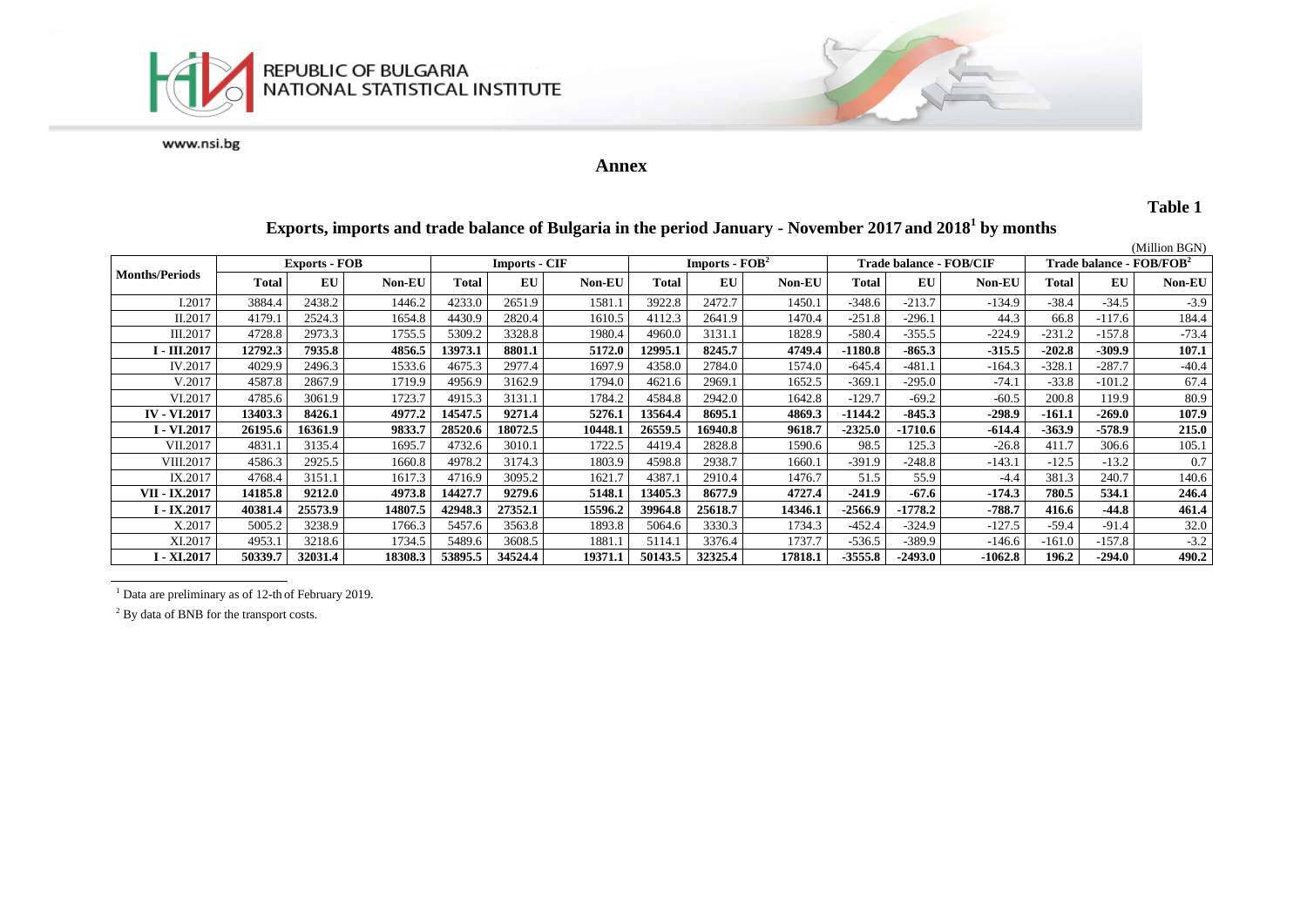



# **Table 1**

# **Exports, imports and trade balance of Bulgaria in the period January - November 2017 and 2018 1 by months**

| (Continued and end)        |                      |         |               |                      |         |         |         |                  |         |           |                                |           |           |                                         | (Million BGN) |  |
|----------------------------|----------------------|---------|---------------|----------------------|---------|---------|---------|------------------|---------|-----------|--------------------------------|-----------|-----------|-----------------------------------------|---------------|--|
|                            | <b>Exports - FOB</b> |         |               | <b>Imports - CIF</b> |         |         |         | $Imports - FOB2$ |         |           | <b>Trade balance - FOB/CIF</b> |           |           | Trade balance - ${\rm FOB}/{\rm FOB}^2$ |               |  |
| <b>Months/Periods</b>      | Total                | EU      | <b>Non-EU</b> | <b>Total</b>         | EU      | Non-EU  | Total   | <b>EU</b>        | Non-EU  | Total     | EU                             | Non-EU    | Total     | EU                                      | Non-EU        |  |
| I.2018                     | 4393.8               | 3097.1  | 1296.7        | 5055.9               | 3227.6  | 1828.3  | 4677.9  | 3010.7           | 1667.2  | $-662.1$  | $-130.5$                       | $-531.6$  | $-284.1$  | 86.4                                    | $-370.5$      |  |
| II.2018                    | 3904.3               | 2700.6  | 1203.7        | 4567.8               | 2914.5  | 1653.3  | 4255.9  | 2742.1           | 1513.8  | $-663.5$  | $-213.9$                       | $-449.6$  | $-351.6$  | -41.5                                   | $-310.1$      |  |
| <b>III.2018</b>            | 4506.1               | 3183.2  | 1322.9        | 5122.4               | 3652.1  | 1470.3  | 4762.6  | 3411.1           | 1351.5  | $-616.3$  | $-468.9$                       | $-147.4$  | $-256.5$  | $-227.9$                                | $-28.6$       |  |
| <b>I</b> - <b>III.2018</b> | 12804.2              | 8980.9  | 3823.3        | 14746.1              | 9794.2  | 4951.9  | 13696.4 | 9163.9           | 4532.5  | $-1941.9$ | $-813.3$                       | $-1128.6$ | $-892.2$  | $-183.0$                                | $-709.2$      |  |
| IV.2018                    | 4236.1               | 2899.1  | 1337.0        | 4972.8               | 3215.8  | 1757.0  | 4614.9  | 3003.2           | 1611.7  | $-736.7$  | $-316.7$                       | $-420.0$  | $-378.8$  | $-104.1$                                | $-274.7$      |  |
| V.2018                     | 4329.2               | 3028.0  | 1301.2        | 5163.5               | 3362.1  | 1801.4  | 4801.4  | 3147.7           | 1653.7  | $-834.3$  | $-334.1$                       | $-500.2$  | $-472.2$  | $-119.7$                                | $-352.5$      |  |
| VI.2018                    | 4828.5               | 3199.4  | 1629.1        | 5507.6               | 3445.0  | 2062.6  | 5117.8  | 3228.0           | 1889.8  | $-679.1$  | $-245.6$                       | $-433.5$  | $-289.3$  | $-28.6$                                 | $-260.7$      |  |
| <b>IV - VI.2018</b>        | 13393.8              | 9126.5  | 4267.3        | 15643.9              | 10022.9 | 5621.0  | 14534.1 | 9378.9           | 5155.2  | $-2250.1$ | $-896.4$                       | $-1353.7$ | $-1140.3$ | $-252.4$                                | $-887.9$      |  |
| <b>I</b> - VI.2018         | 26198.0              | 18107.4 | 8090.6        | 30390.0              | 19817.1 | 10572.9 | 28230.5 | 18542.8          | 9687.7  | $-4192.0$ | $-1709.7$                      | $-2482.3$ | $-2032.5$ | $-435.4$                                | $-1597.1$     |  |
| VII.2018                   | 5070.5               | 3506.2  | 1564.3        | 5618.2               | 3572.5  | 2045.7  | 5208.1  | 3347.6           | 1860.5  | $-547.7$  | $-66.3$                        | $-481.4$  | $-137.6$  | 158.6                                   | $-296.2$      |  |
| <b>VIII.2018</b>           | 4672.8               | 3307.8  | 1365.0        | 4970.3               | 2970.0  | 2000.3  | 4613.8  | 2778.9           | 1834.9  | $-297.5$  | 337.8                          | $-635.3$  | 59.0      | 528.9                                   | $-469.9$      |  |
| IX.2018                    | 4722.4               | 3226.1  | 1496.3        | 5166.7               | 3234.7  | 1932.0  | 4790.7  | 3037.4           | 1753.3  | $-444.3$  | $-8.6$                         | $-435.7$  | $-68.3$   | 188.7                                   | $-257.0$      |  |
| <b>VII - IX.2018</b>       | 14465.7              | 10040.1 | 4425.6        | 15755.2              | 9777.2  | 5978.0  | 14612.6 | 9163.9           | 5448.7  | -1289.5   | 262.9                          | $-1552.4$ | -146.9    | 876.2                                   | $-1023.1$     |  |
| I - IX.2018                | 40663.7              | 28147.5 | 12516.2       | 46145.2              | 29594.3 | 16550.9 | 42843.1 | 27706.7          | 15136.4 | $-5481.5$ | $-1446.8$                      | -4034.7   | $-2179.4$ | 440.8                                   | $-2620.2$     |  |
| X.2018                     | 5393.0               | 3466.3  | 1926.7        | 6227.9               | 3673.2  | 2554.7  | 5786.9  | 3457.9           | 2329.0  | $-834.9$  | $-206.9$                       | $-628.0$  | $-393.9$  | 8.4                                     | $-402.3$      |  |
| XI.2018                    | 5064.3               | 3445.2  | 1619.1        | 5691.3               | 3606.6  | 2084.7  | 5311.7  | 3388.6           | 1923.1  | $-627.0$  | $-161.4$                       | $-465.6$  | $-247.4$  | 56.6                                    | $-304.0$      |  |
| I - XI.2018                | 51121.0              | 35059.0 | 16062.0       | 58064.4              | 36874.1 | 21190.3 | 53941.7 | 34553.2          | 19388.5 | $-6943.4$ | $-1815.1$                      | $-5128.3$ | $-2820.7$ | 505.8                                   | $-3326.5$     |  |

<sup>1</sup> Data are preliminary as of 12-th of February 2019.

<sup>2</sup> By data of BNB for the transport costs.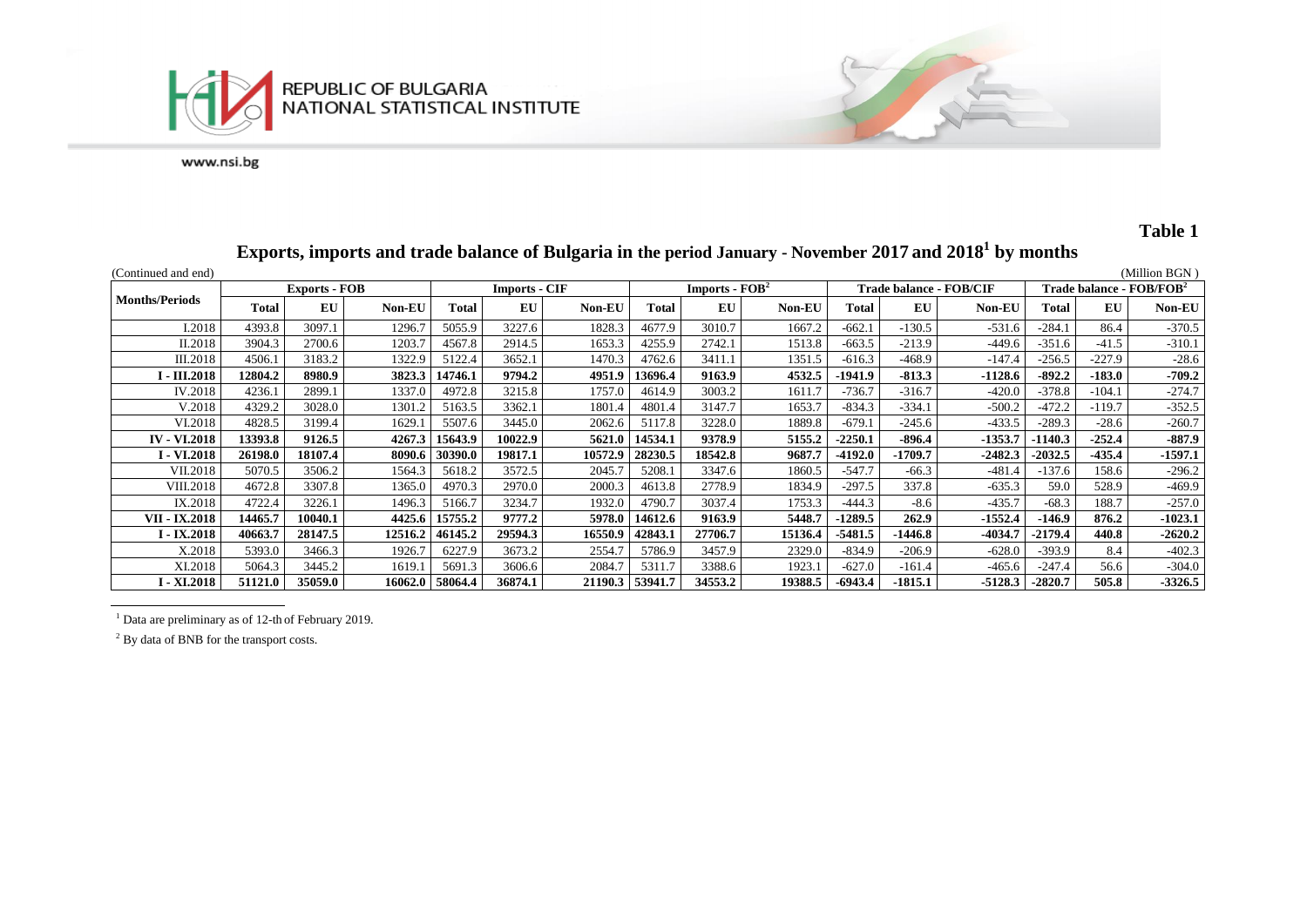

### **Table 2**

## **Value changes of exports and imports of Bulgaria in the period January - November 2018<sup>1</sup> compared to the same month of the previous year**

|                       |              |                      |               |              |                      |               |                      |        | (Per cent)    |  |
|-----------------------|--------------|----------------------|---------------|--------------|----------------------|---------------|----------------------|--------|---------------|--|
| <b>Months/Periods</b> |              | <b>Exports - FOB</b> |               |              | <b>Imports - CIF</b> |               | <b>Imports - FOB</b> |        |               |  |
|                       | <b>Total</b> | EU                   | <b>Non EU</b> | <b>Total</b> | EU                   | <b>Non EU</b> | <b>Total</b>         | EU     | <b>Non EU</b> |  |
|                       | 13.1         | 27.0                 | $-10.3$       | 19.4         | 21.7                 | 15.6          | 19.2                 | 21.8   | 15.0          |  |
| $\mathbf{I}$          | $-6.6$       | 7.0                  | $-27.3$       | 3.1          | 3.3                  | 2.7           | 3.5                  | 3.8    | 3.0           |  |
| Ш                     | $-4.7$       | 7.1                  | $-24.6$       | $-3.5$       | 9.7                  | $-25.8$       | $-4.0$               | 8.9    | $-26.1$       |  |
| $I - III$             | 0.1          | 13.2                 | $-21.3$       | 5.5          | 11.3                 | $-4.3$        | 5.4                  | 11.1   | $-4.6$        |  |
| IV                    | 5.1          | 16.1                 | $-12.8$       | 6.4          | 8.0                  | 3.5           | 5.9                  | 7.9    | 2.4           |  |
| V                     | $-5.6$       | 5.6                  | $-24.3$       | 4.2          | 6.3                  | 0.4           | 3.9                  | 6.0    | 0.1           |  |
| VI                    | 0.9          | 4.5                  | $-5.5$        | 12.1         | 10.0                 | 15.6          | 11.6                 | 9.7    | 15.0          |  |
| $IV - VI$             | $-0.1$       | 8.3                  | $-14.3$       | 7.5          | 8.1                  | 6.5           | 7.1                  | 7.9    | 5.9           |  |
| $I - VI$              | 0.0          | 10.7                 | $-17.7$       | 6.6          | 9.7                  | $1.2\,$       | 6.3                  | 9.5    | 0.7           |  |
| VІІ                   | 5.0          | 11.8                 | $-7.7$        | 18.7         | 18.7                 | 18.8          | 17.8                 | 18.3   | 17.0          |  |
| VIII                  | 1.9          | 13.1                 | $-17.8$       | $-0.2$       | $-6.4$               | 10.9          | 0.3                  | $-5.4$ | 10.5          |  |
| IX                    | $-1.0$       | 2.4                  | $-7.5$        | 9.5          | 4.5                  | 19.1          | 9.2                  | 4.4    | 18.7          |  |
| VII - IX              | 2.0          | 9.0                  | $-11.0$       | 9.2          | 5.4                  | 16.1          | 9.0                  | 5.6    | 15.3          |  |
| $I - IX$              | 0.7          | 10.1                 | $-15.5$       | 7.4          | 8.2                  | 6.1           | 7.2                  | 8.2    | 5.5           |  |
| X                     | 7.7          | 7.0                  | 9.1           | 14.1         | 3.1                  | 34.9          | 14.3                 | 3.8    | 34.3          |  |
| XI                    | 2.2          | 7.0                  | $-6.7$        | 3.7          | $-0.1$               | 10.8          | 3.9                  | 0.4    | 10.7          |  |
| $I - XI$              | 1.6          | 9.5                  | $-12.3$       | 7.7          | 6.8                  | 9.4           | 7.6                  | 6.9    | 8.8           |  |

 $\frac{1}{1}$  Data are preliminary as of 12-th February 2019.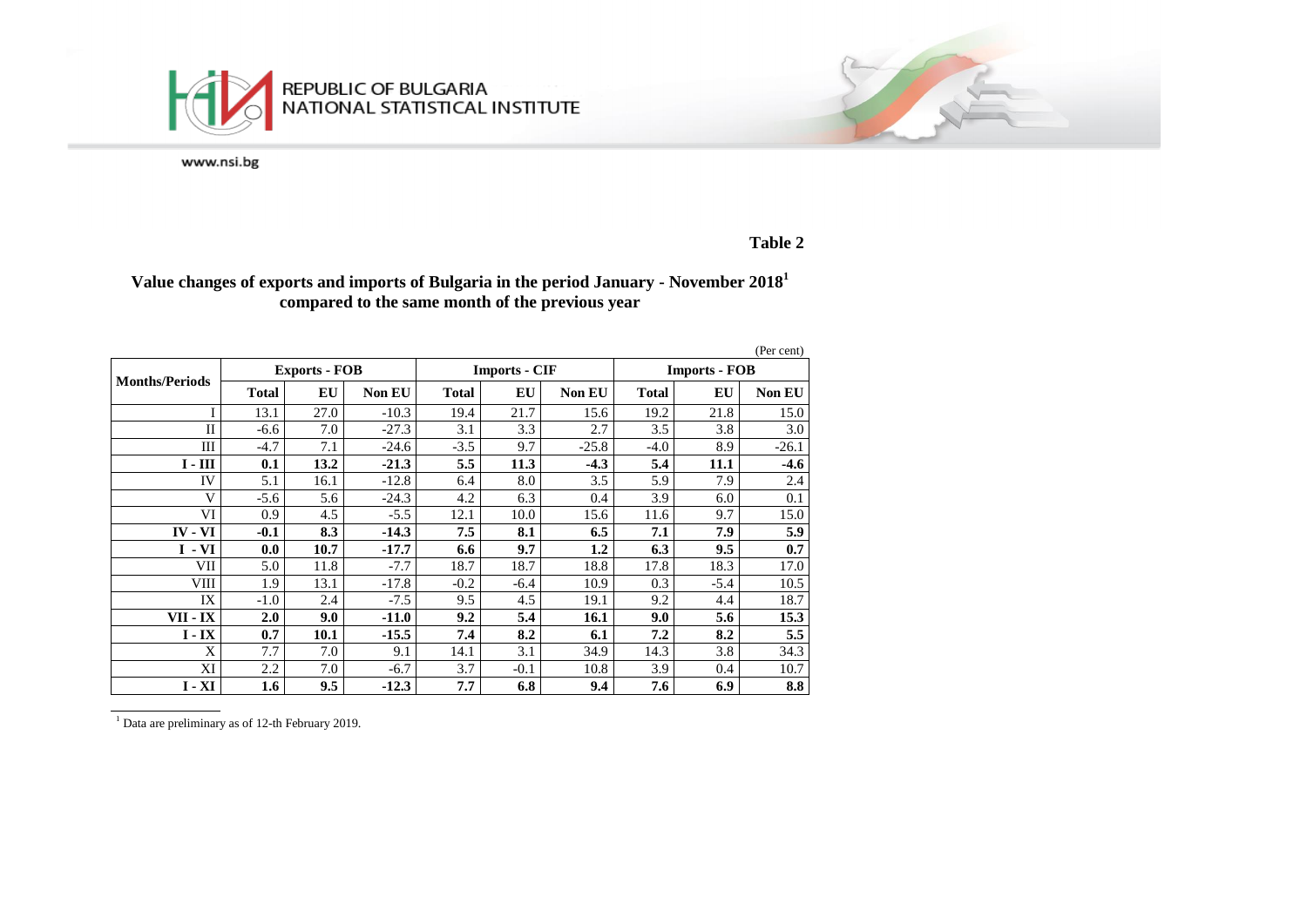

## **Table 3**

# **Exports, imports and trade balance by groups of countries and main partner countries<sup>1</sup>of Bulgaria in the period January - November 2017 and 2018<sup>2</sup>**

|                                |                    | <b>Exports - FOB</b> |                                                         |         | <b>Imports - CIF</b> | Trade balance -<br><b>FOB/CIF</b>                       |                    |           |
|--------------------------------|--------------------|----------------------|---------------------------------------------------------|---------|----------------------|---------------------------------------------------------|--------------------|-----------|
| <b>Countries and groups of</b> | 2017               | 2018                 | <b>Change</b><br>compared                               | 2017    | 2018                 | Change<br>compared                                      | 2017               | 2018      |
| countries                      | <b>Million BGN</b> |                      | to the same<br>period of<br>the<br>previous<br>year - % |         | <b>Million BGN</b>   | to the same<br>period of<br>the<br>previous<br>year - % | <b>Million BGN</b> |           |
| <b>Total</b>                   | 50339.7            | 51121.0              | 1.6                                                     | 53895.5 | 58064.4              | 7.7                                                     | $-3555.8$          | -6943.4   |
| EU                             | 32031.4            | 35059.0              | 9.5                                                     | 34524.4 | 36874.1              | 6.8                                                     | $-2493.0$          | $-1815.1$ |
| Austria                        | 892.7              | 927.8                | 3.9                                                     | 1308.7  | 1447.1               | 10.6                                                    | $-416.0$           | $-519.3$  |
| Belgium                        | 1947.1             | 1678.8               | $-13.8$                                                 | 1151.8  | 1145.8               | $-0.5$                                                  | 795.3              | 533.0     |
| Croatia                        | 208.8              | 281.2                | 34.7                                                    | 138.2   | 173.3                | 25.4                                                    | 70.6               | 107.9     |
| Cyprus                         | 147.1              | 187.9                | 27.7                                                    | 176.1   | 244.5                | 38.8                                                    | $-29.0$            | $-56.6$   |
| Czech Republic                 | 980.8              | 1096.4               | 11.8                                                    | 1207.2  | 1361.6               | 12.8                                                    | $-226.4$           | $-265.2$  |
| Denmark                        | 289.0              | 367.8                | 27.3                                                    | 247.6   | 262.8                | 6.1                                                     | 41.4               | 105.0     |
| Estonia                        | 44.1               | 53.7                 | 21.8                                                    | 54.4    | 44.4                 | $-18.4$                                                 | $-10.3$            | 9.3       |
| Finland                        | 80.6               | 106.5                | 32.1                                                    | 116.9   | 145.1                | 24.1                                                    | $-36.3$            | $-38.6$   |
| France                         | 1980.4             | 2082.6               | 5.2                                                     | 1556.7  | 1581.7               | 1.6                                                     | 423.7              | 500.9     |
| Germany                        | 6599.3             | 7682.5               | 16.4                                                    | 6620.7  | 7172.7               | 8.3                                                     | $-21.4$            | 509.8     |
| Greece                         | 3090.7             | 3418.2               | 10.6                                                    | 2370.2  | 2509.5               | 5.9                                                     | 720.5              | 908.7     |
| Hungary                        | 833.9              | 909.1                | 9.0                                                     | 1905.7  | 1999.4               | 4.9                                                     | $-1071.8$          | $-1090.3$ |
| Ireland                        | 84.4               | 185.9                | 120.3                                                   | 201.4   | 241.9                | 20.1                                                    | $-117.0$           | $-56.0$   |
| Italy                          | 4034.2             | 4416.4               | 9.5                                                     | 3925.7  | 4380.7               | 11.6                                                    | 108.5              | 35.7      |
| Latvia                         | 53.8               | 66.9                 | 24.3                                                    | 63.5    | 62.8                 | $-1.1$                                                  | $-9.7$             | 4.1       |
| Lithuania                      | 130.4              | 137.9                | 5.8                                                     | 82.5    | 118.6                | 43.8                                                    | 47.9               | 19.3      |
| Luxembourg                     | 16.8               | 20.2                 | 20.2                                                    | 169.3   | 93.2                 | $-44.9$                                                 | $-152.5$           | $-73.0$   |
| Malta                          | 33.4               | 38.8                 | 16.2                                                    | 73.9    | 231.6                | 213.4                                                   | $-40.5$            | $-192.8$  |
| Netherlands                    | 1203.2             | 1405.0               | 16.8                                                    | 1969.2  | 2193.8               | 11.4                                                    | $-766.0$           | $-788.8$  |
| Poland                         | 1133.8             | 1193.6               | 5.3                                                     | 1970.2  | 1898.6               | $-3.6$                                                  | $-836.4$           | $-705.0$  |
| Portugal                       | 219.5              | 184.4                | $-16.0$                                                 | 95.8    | 155.5                | 62.3                                                    | 123.7              | 28.9      |
| Romania                        | 3962.0             | 4401.1               | 11.1                                                    | 3835.6  | 3993.3               | 4.1                                                     | 126.4              | 407.8     |
| Slovakia                       | 376.5              | 386.9                | 2.8                                                     | 699.6   | 721.0                | 3.1                                                     | $-323.1$           | $-334.1$  |
| Slovenia                       | 379.5              | 377.2                | $-0.6$                                                  | 401.4   | 428.3                | 6.7                                                     | $-21.9$            | $-51.1$   |
| Spain                          | 1407.6             | 1293.9               | $-8.1$                                                  | 2826.4  | 2813.2               | $-0.5$                                                  | $-1418.8$          | $-1519.3$ |
| Sweden                         | 394.8              | 461.6                | 16.9                                                    | 349.8   | 372.8                | 6.6                                                     | 45.0               | 88.8      |
| <b>United Kingdom</b>          | 1187.4             | 1268.1               | 6.8                                                     | 860.7   | 884.3                | 2.7                                                     | 326.7              | 383.8     |
| Not specified                  | 319.6              | 428.6                | 34.1                                                    | 145.2   | 196.6                | 35.4                                                    | 174.4              | 232.0     |

<sup>1</sup> Partner country:

- In case of exports (or dispatches) is the country (or Member State) of final destination of the goods.

- In case of imports (or arrivals) is the country (or Member State) of consignment of the goods.

<sup>2</sup> Data are preliminary as of 12-th February 2019.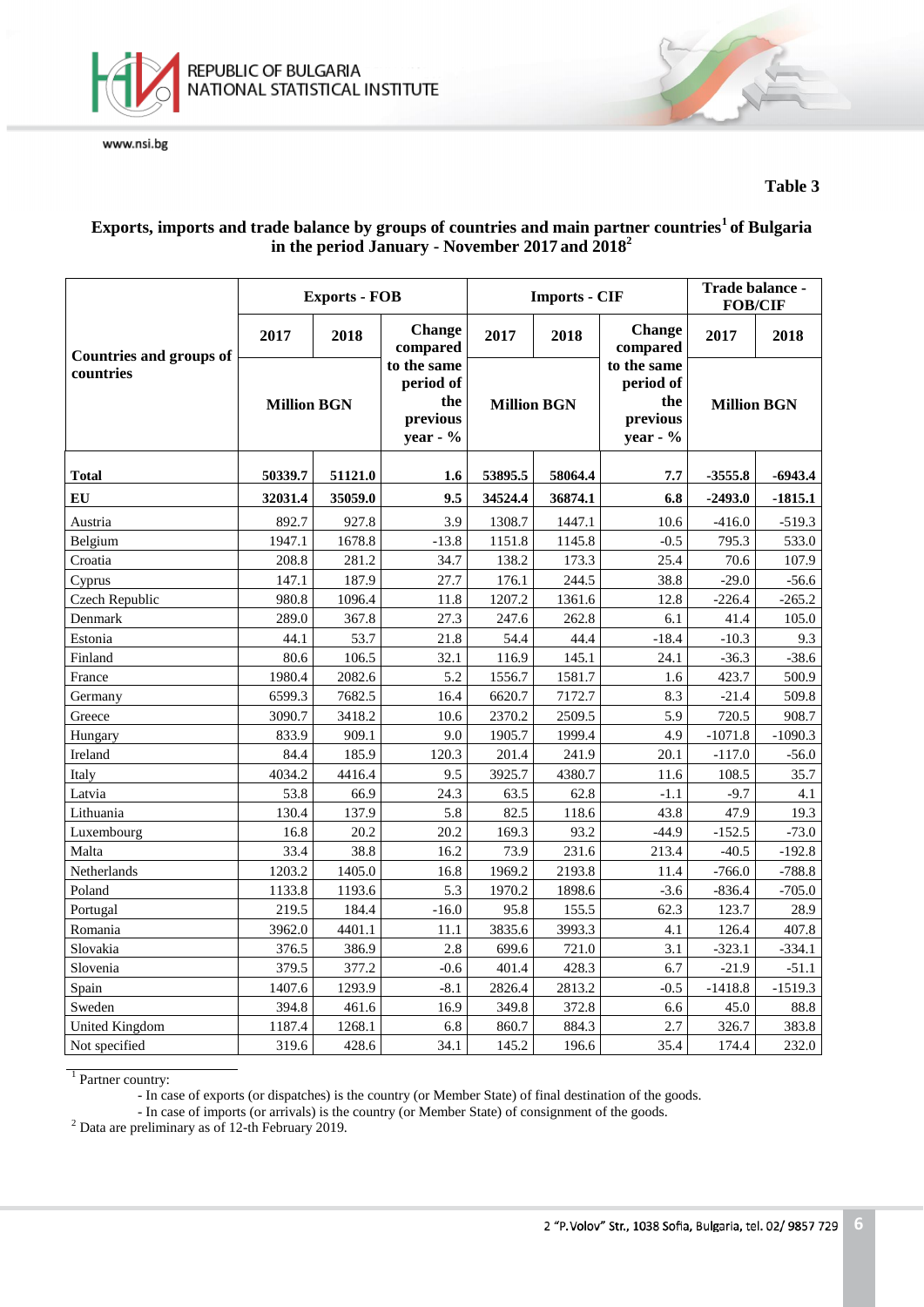

#### **Table 3**

#### **Exports, imports and trade balance by groups of countries and main partner countries<sup>1</sup>of Bulgaria in the period January - November 2017 and 2018<sup>2</sup>**

| (Continued)                                 |                    |                      |                                                            |                    |                      |                                                            |                                   |           |
|---------------------------------------------|--------------------|----------------------|------------------------------------------------------------|--------------------|----------------------|------------------------------------------------------------|-----------------------------------|-----------|
|                                             |                    | <b>Exports - FOB</b> |                                                            |                    | <b>Imports - CIF</b> |                                                            | Trade balance -<br><b>FOB/CIF</b> |           |
|                                             | 2017               | 2018                 | <b>Change</b><br>compared                                  | 2017               | 2018                 | <b>Change</b><br>compared                                  | 2017                              | 2018      |
| <b>Countries and groups of</b><br>countries | <b>Million BGN</b> |                      | to the same<br>period of<br>the<br>previous<br>year - $\%$ | <b>Million BGN</b> |                      | to the same<br>period of<br>the<br>previous<br>year - $\%$ | <b>Million BGN</b>                |           |
| <b>Non EU countries</b>                     | 18308.3<br>16062.0 |                      | $-12.3$                                                    | 19371.1            | 21190.3              | 9.4                                                        | $-1062.8$                         | $-5128.3$ |
| CIS <sup>3</sup>                            | 1996.0             | 1338.2               | $-33.0$                                                    | 6278.3             | 6699.2               | 6.7                                                        | $-4282.3$                         | $-5361.0$ |
| of which:                                   |                    |                      |                                                            |                    |                      |                                                            |                                   |           |
| Kazakhstan                                  | 43.8               | 43.7                 | $-0.2$                                                     | 25.2               | 8.9                  | $-64.7$                                                    | 18.6                              | 34.8      |
| <b>Russian Federation</b>                   | 1391.5             | 687.8                | $-50.6$                                                    | 5254.4             | 5607.2               | 6.7                                                        | $-3862.9$                         | $-4919.4$ |
| Ukraine                                     | 267.9              | 328.0                | 22.4                                                       | 803.9              | 866.5                | 7.8                                                        | $-536.0$                          | $-538.5$  |
| OECD <sup>4</sup>                           | 6182.9             | 5809.7               | $-6.0$                                                     | 4952.2             | 5527.3               | 11.6                                                       | 1230.7                            | 282.4     |
| of which:                                   |                    |                      |                                                            |                    |                      |                                                            |                                   |           |
| Canada                                      | 92.2               | 122.4                | 32.8                                                       | 118.9              | 117.8                | $-0.9$                                                     | $-26.7$                           | 4.6       |
| Israel                                      | 201.6              | 118.9                | $-41.0$                                                    | 90.4               | 74.1                 | $-18.0$                                                    | 111.2                             | 44.8      |
| Japan                                       | 74.8               | 75.8                 | 1.3                                                        | 187.4              | 253.3                | 35.2                                                       | $-112.6$                          | $-177.5$  |
| Korea, Republic of                          | 104.7              | 162.8                | 55.5                                                       | 204.5              | 276.9                | 35.4                                                       | $-99.8$                           | $-114.1$  |
| Turkey                                      | 4434.2             | 3970.6               | $-10.5$                                                    | 3414.2             | 3584.5               | 5.0                                                        | 1020.0                            | 386.1     |
| <b>United States</b>                        | 735.4              | 840.0                | 14.2                                                       | 420.8              | 517.0                | 22.9                                                       | 314.6                             | 323.0     |
| EFTA <sup>5</sup>                           | 381.0              | 357.6                | $-6.1$                                                     | 431.8              | 511.8                | 18.5                                                       | $-50.8$                           | $-154.2$  |
| of which:                                   |                    |                      |                                                            |                    |                      |                                                            |                                   |           |
| Norway                                      | 73.7               | 72.1                 | $-2.2$                                                     | 57.2               | 66.4                 | 16.1                                                       | 16.5                              | 5.7       |
| Switzerland                                 | 304.6              | 280.6                | $-7.9$                                                     | 371.6              | 441.8                | 18.9                                                       | $-67.0$                           | $-161.2$  |

<sup>1</sup> Partner country:

- In case of exports (or dispatches) is the country (or Member State) of final destination of the goods.

- In case of imports (or arrivals) is the country (or Member State) of consignment of the goods.

<sup>2</sup> Data are preliminary as of 12-th February 2019.

<sup>3</sup> CIS includes: Azerbaijan; Armenia; Belarus; Kazakhstan; Kyrgyz Republic; Moldova, Republic of; Russian Federation; Tajikistan; Turkmenistan; Uzbekistan and Ukraine.

<sup>4</sup> OECD includes: Australia; Virgin Islands (US); United States; Iceland; Canada; Mexico; New Zealand; Norway; Korea, Republic of; Turkey; Switzerland; Japan; Israel and Chile.

<sup>5</sup> EFTA includes: Norway; Switzerland; Iceland and Liechtenstein.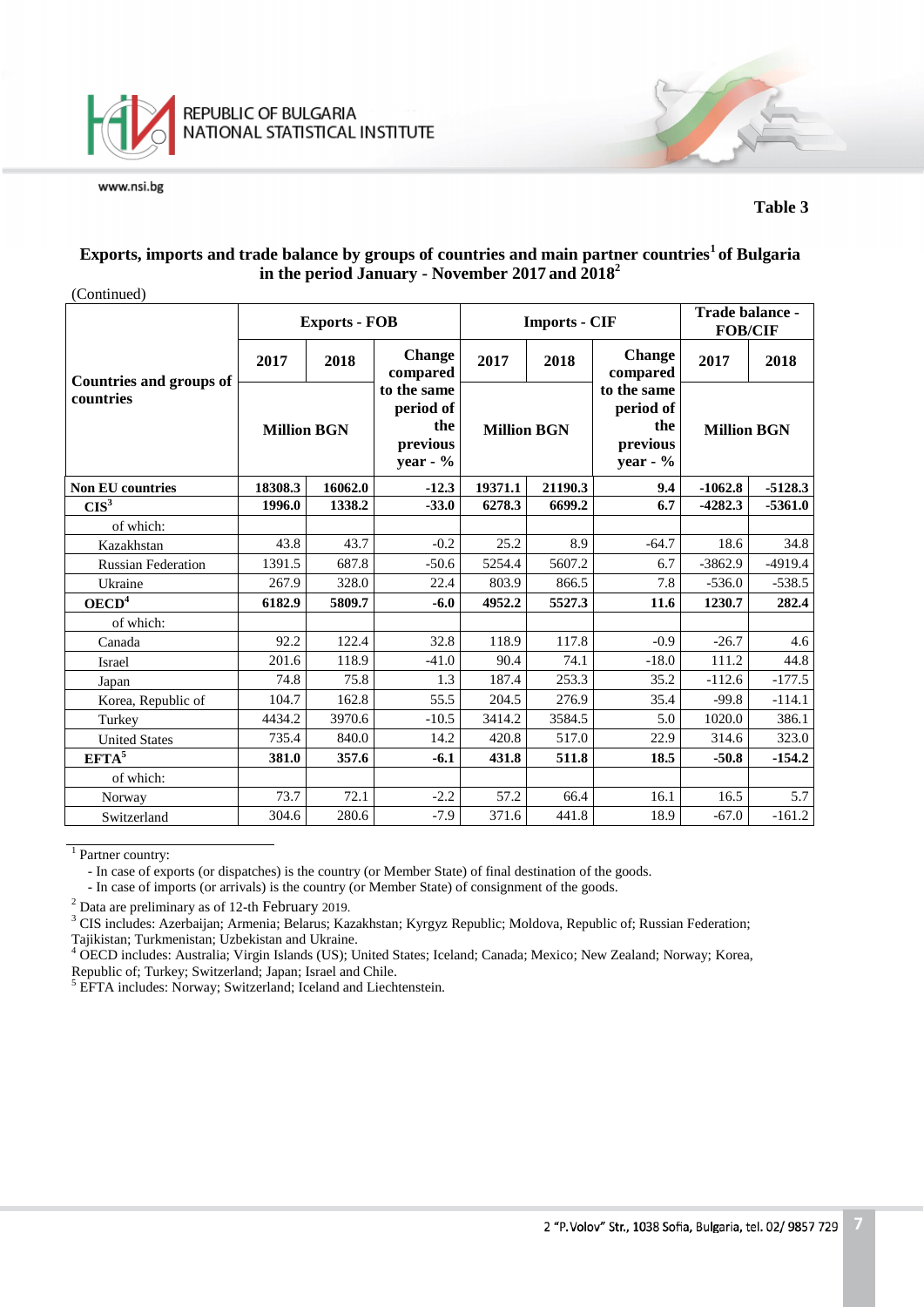

## **Exports, imports and trade balance by groups of countries and main partner countries<sup>1</sup>of Bulgaria in the period January - November 2017 and 2018<sup>2</sup>**

| (Continued and end)                         |                    |                      |                                                           |                    |                      |                                                            |                    |           |
|---------------------------------------------|--------------------|----------------------|-----------------------------------------------------------|--------------------|----------------------|------------------------------------------------------------|--------------------|-----------|
|                                             |                    | <b>Exports - FOB</b> |                                                           |                    | <b>Imports - CIF</b> | Trade balance -<br><b>FOB/CIF</b>                          |                    |           |
|                                             | 2017               | 2018                 | <b>Change</b><br>compared                                 | 2017               | 2018                 | <b>Change</b><br>compared                                  | 2017               | 2018      |
| <b>Countries and groups of</b><br>countries | <b>Million BGN</b> |                      | to the same<br>period of<br>the<br>previous<br>year - $%$ | <b>Million BGN</b> |                      | to the same<br>period of<br>the<br>previous<br>year - $\%$ | <b>Million BGN</b> |           |
| <b>Countries not included</b>               |                    |                      |                                                           |                    |                      |                                                            |                    |           |
| in the upper groups                         |                    |                      |                                                           |                    |                      |                                                            |                    |           |
| Albania                                     | 141.9              | 151.9                | 7.0                                                       | 33.2               | 30.5                 | $-8.1$                                                     | 108.7              | 121.4     |
| Bosnia and Herzegovina                      | 124.9              | 111.6                | $-10.6$                                                   | 70.7               | 40.4                 | $-42.9$                                                    | 54.2               | 71.2      |
| <b>Brazil</b>                               | 52.3               | 53.7                 | 2.7                                                       | 34.6               | 82.2                 | 137.6                                                      | 17.7               | $-28.5$   |
| China                                       | 1197.5             | 1300.9               | 8.6                                                       | 2001.7             | 2391.5               | 19.5                                                       | $-804.2$           | $-1090.6$ |
| Egypt                                       | 793.8              | 378.8                | $-52.3$                                                   | 1022.4             | 901.6                | $-11.8$                                                    | $-228.6$           | $-522.8$  |
| Former Yugoslav                             |                    |                      |                                                           |                    |                      |                                                            |                    |           |
| Republic of Macedonia                       | 725.3              | 754.2                | 4.0                                                       | 590.1              | 587.8                | $-0.4$                                                     | 135.2              | 166.4     |
| Georgia                                     | 329.0              | 313.0                | $-4.9$                                                    | 567.2              | 593.1                | 4.6                                                        | $-238.2$           | $-280.1$  |
| India                                       | 199.2              | 164.4                | $-17.5$                                                   | 252.9              | 355.0                | 40.4                                                       | $-53.7$            | $-190.6$  |
| Indonesia                                   | 52.6               | 35.1                 | $-33.3$                                                   | 85.3               | 327.1                | 283.5                                                      | $-32.7$            | $-292.0$  |
| Iran, Islamic Republic of                   | 113.8              | 65.4                 | $-42.5$                                                   | 99.4               | 60.8                 | $-38.8$                                                    | 14.4               | 4.6       |
| Peru                                        | 29.9               | 14.4                 | $-51.8$                                                   | 32.0               | 81.9                 | 155.9                                                      | $-2.1$             | $-67.5$   |
| Serbia                                      | 851.0              | 946.4                | 11.2                                                      | 1076.9             | 1139.9               | 5.9                                                        | $-225.9$           | $-193.5$  |
| Singapore                                   | 408.6              | 476.1                | 16.5                                                      | 62.8               | 72.9                 | 16.1                                                       | 345.8              | 403.2     |
| South Africa                                | 121.0              | 256.4                | 111.9                                                     | 57.7               | 68.4                 | 18.5                                                       | 63.3               | 188.0     |
| Syrian Arab Republic                        | 38.6               | 29.2                 | $-24.4$                                                   | 0.3                | 0.5                  | 66.7                                                       | 38.3               | 28.7      |
| Taiwan                                      | 57.7               | 49.3                 | $-14.6$                                                   | 183.3              | 209.1                | 14.1                                                       | $-125.6$           | $-159.8$  |
| <b>United Arab Emirates</b>                 | 306.8              | 171.6                | $-44.1$                                                   | 50.6               | 48.5                 | $-4.2$                                                     | 256.2              | 123.1     |
| Viet Nam                                    | 54.3               | 50.3                 | $-7.4$                                                    | 80.7               | 86.8                 | 7.6                                                        | $-26.4$            | $-36.5$   |

<sup>1</sup> Partner country:

- In case of exports (or dispatches) is the country (or Member State) of final destination of the goods.

- In case of imports (or arrivals) is the country (or Member State) of consignment of the goods.

<sup>2</sup> Data are preliminary as of 12-th February 2019.